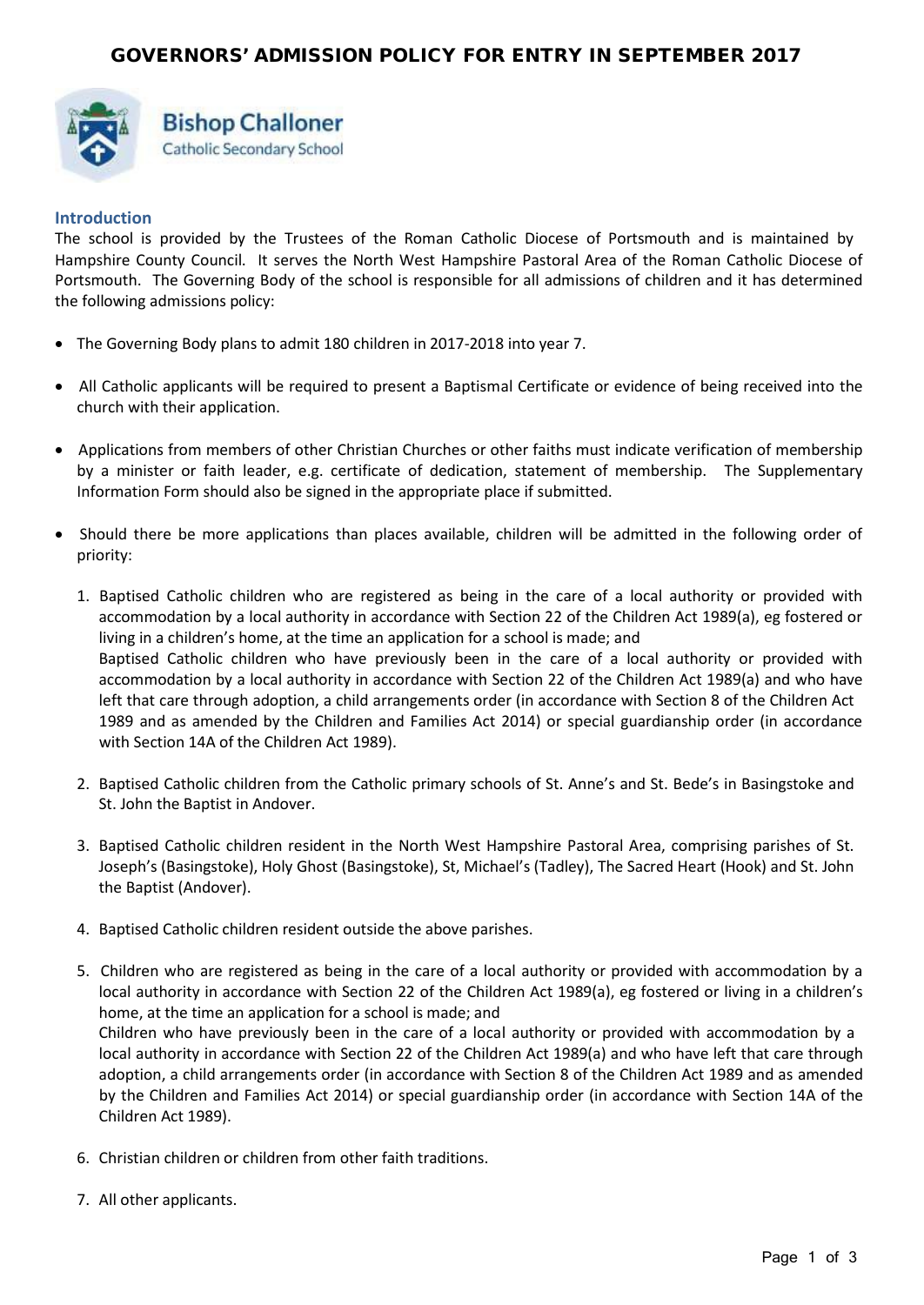# **Oversubscription Criteria**

(See explanatory notes)

The criteria used within the relevant category will be:

- a) Siblings
- b) Children of members of staff employed by the Governing Body who will have been in post for at least two years prior to the child being admitted to the school
- c) Inverse distance from the school

# **Explanatory Notes**

Catholic – A Catholic is defined as a baptised member of a Church in communion with the See of Rome. For the purposes of these admissions arrangements, a baptised Catholic means a person baptised in a church which is in communion with the See of Rome or a person received into the Catholic Church.

Other Christian Faiths – are defined as members of 'Churches Together in England'.

Sibling – Sibling refers to brother or sister, half brother or sister, adopted brother or sister, step brother or sister, foster brother or sister, or the child of the parent/carers partner where the child for whom the school place is sought who is living in the same family unit at the same address as that sibling. The sibling should be on roll at the school when the applicant is taken on roll.

Inverse Distance – If the school is oversubscribed from within any of the above categories or subcategories, straight line distance will be used to prioritise applications; applicants living **further from the school have priority**. Hampshire County Council's Geographic Information System (GIS) will be used to determine distance (normally from the Ordnance Survey home address to school reception). Distances to multiple dwellings will give priority to the uppermost floors and so on. On individual floors distances will be measured to the stairs leading to the communal entrance. If it is still not possible to decide between two applicants who are equidistant then a random allocation will be made to allocate the final place. This will be done by allocating a number to each of the equidistant applicants and drawing a number lottery style. This will be done at a minuted Governors Admissions Committee meeting.

EHC – Children who have an Education, Health and Care Plan which names Bishop Challoner Catholic Secondary School, Basingstoke in Part 4 of the Statement, will be awarded a place after consultation with the Governing Body, the Headteacher and SENCO regarding whether the school is able to meet the EHC plan for the child concerned.

# **Procedure for making an application**

Application forms for pupil admissions must be made **by 31st October 2016.** Evidence of faith background should also be submitted prior to that date and time.

Completion of the Supplementary Information Form – It is not compulsory to complete this form, however the Governing Body Admissions Committee will use the information contained within it to help determine admission therefore the Governors request that applicants should complete it. It should also be submitted by the date above to Bishop Challoner Catholic Secondary School.

The Common Application Form can be completed on line or in paper form. The Supplementary Information Form will be available with the current Prospectus on the School website, the linked Primary schools, the Parishes and from Bishop Challoner School. The Local Authority will also be provided with copies.

Parents will be notified by Hampshire County Council **on 1st March 2017.**